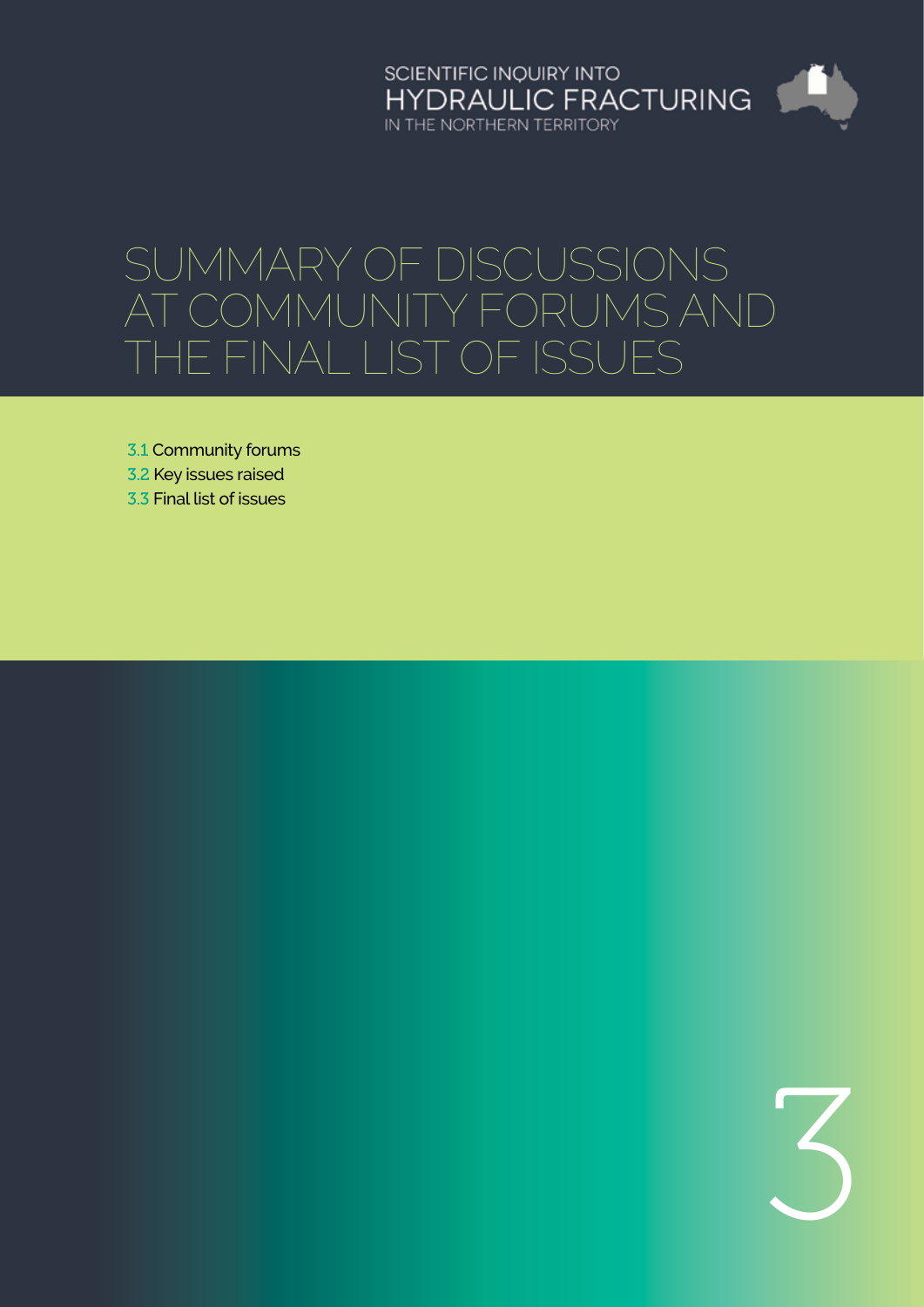# <span id="page-1-0"></span>Chapter 3 Summary of discussions at community forums and the final list of issues

# 3.1 Community forums

The Issues Paper identified the issues that the Panel considered to be the main risks, or issues, arising from the development of an onshore unconventional shale gas industry in the Northern Territory. The Panel sought feedback from Territorians about those issues, and about any other concerns the community had about the hydraulic fracturing of onshore shale gas reservoirs, at a series of community information engagement sessions (community forums) (for a description of the community forum process see Chapter 2).

# 3.2 Key issues raised

Most of the issues listed in the Issues Paper were raised by the public during the course of the community forums. Some issues were, however, identified as key concerns by those present. These are summarised below in the order of their importance to the community.

### 3.2.1 **Water**

The primary and most consistently raised issue across all community forums was the potential impact of any onshore unconventional shale gas industry on water resources (surface water and groundwater) in the Northern Territory, both in respect of human use (including for cultural purposes) and dependent ecosystems:

- it was repeatedly stressed that much of the Northern Territory relies on groundwater for its water supplies, including for 'domestic' and commercial use. Therefore, any adverse impact on potable water was universally seen as unacceptable;
- potential causes of water contamination were constantly raised. These included aquifer contamination due to well failure caused by pipe or cement corrosion or seismic activity, spillage of hydraulic fracturing fluid, spillage of wastewater, and wastewater storage ponds overflowing given the extreme rainfall events common in the Northern Territory;
- the significant amount of water required for hydraulic fracturing and where this water would be sourced from was repeatedly mentioned. In this context, it was routinely suggested that water usage should be monitored and that a water licensing regime should be implemented to ensure adequate water quantity and quality for multiple uses;
- many participants considered that there was insufficient baseline data to properly assess the long-term impacts on water of horizontal drilling and hydraulic fracturing for onshore shale gas; and
- the importance of water with respect to a range of traditional cultural practices among Aboriginal communities was emphasised.

## 3.2.2 **Regulatory reform**

The adequacy of the regulatory framework governing any onshore unconventional shale gas industry in the Northern Territory was another key concern for participants at the community forums. The complaints consisted of:

- an absence of faith in the current Territory regulatory framework to adequately, or in some instances, at all, protect the environment from the risks inherent in any onshore unconventional shale gas industry;
- distrust in the Government to make decisions in the best interests of the community;
- a perception that the Government and the petroleum industry were too closely aligned and that the petroleum industry had the ability to distort executive decision-making;
- a demand for higher penalties for environmental damage, for the public reporting of incidents, for the imposition of adequate rehabilitation bonds, for the independent baseline testing of water and air quality, and for any onshore unconventional shale gas development to be subject to the *Water Act 1992* (NT) (**Water Act**); and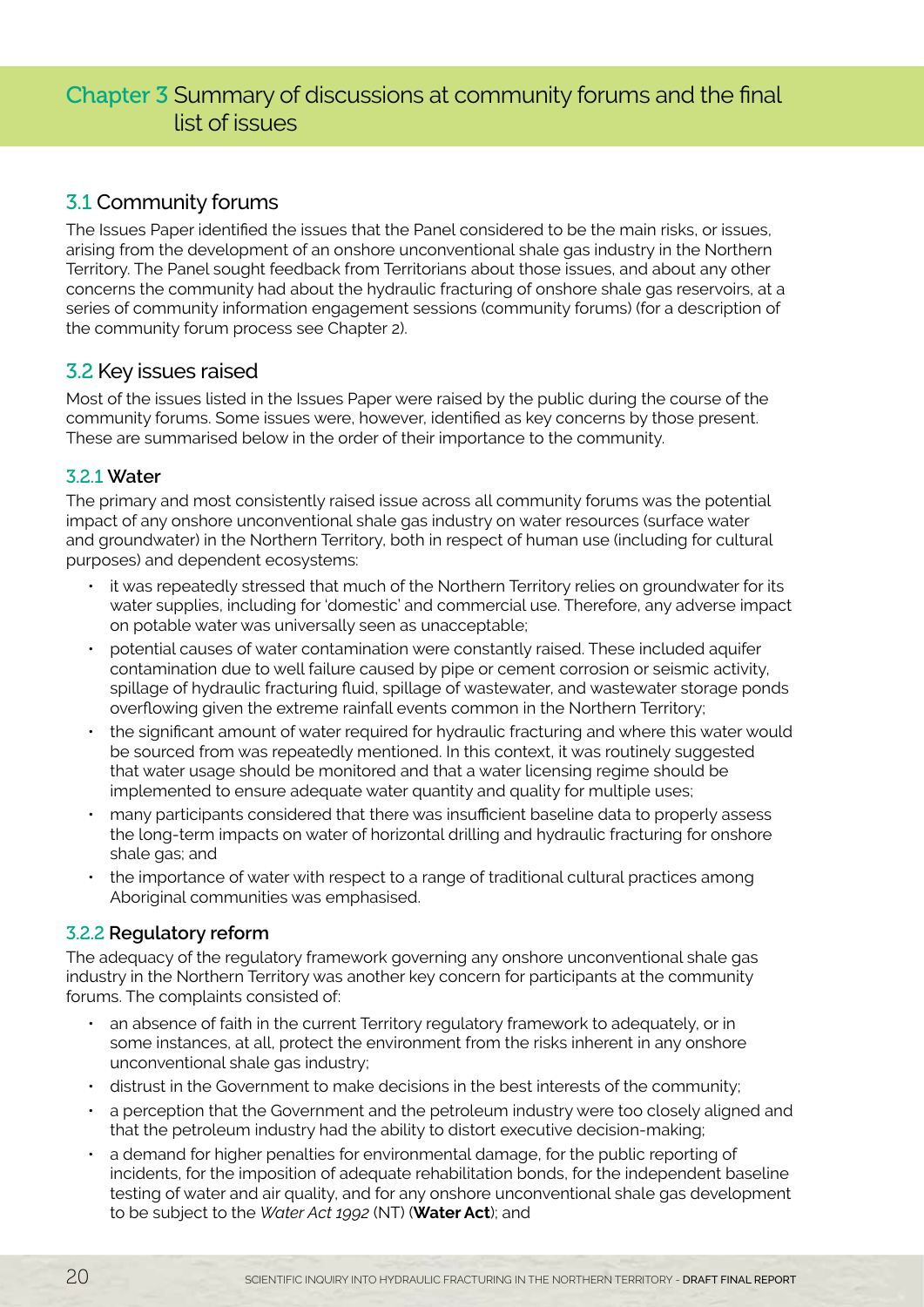• a need for laws to be enforced by a well resourced regulator that is wholly independent from the Government and the petroleum industry. Suggestions for resourcing the regulator included a levy on the gas industry. Ongoing legacy mine issues were frequently cited as an example of the inadequacy of the regulator to prevent, penalise, or remediate environmental damage caused by the petroleum activity.

#### 3.2.3 **Land**

The concerns expressed during the community forums in relation to land were:

- a loss of habitat for wildlife there was substantial community concern that the vegetation clearing required for shale gas development would have a significant impact on biodiversity. A related and frequently expressed concern was the very limited knowledge of the Northern Territory's biodiversity assets, particularly for invertebrates;
- the spread of weeds and feral and exotic pests weeds and feral and exotic pests can have significant impacts on both the conservation and production values of landscapes, and there was concern from multiple sectors that shale gas development would lead to the spread of weeds and feral and exotic pests, including into areas where they were currently not present;
- the contamination of land the deleterious impact of land contamination on ecosystems and livestock due to spillages was often raised;
- the impediment of stock movement caused by a network of roads, pipelines, fences and well pads; and
- a loss of landscape amenity values there was a widespread and deeply-held concern within Northern Territory communities that shale gas development would lead to the industrialisation of what are currently iconic outback landscapes. The concern was not just about amenity values for residents, but also about the impact on the Northern Territory tourism industry due to the loss of an outback wilderness experience, a primary visitor drawcard.

#### 3.2.4 **Air**

The contribution of any onshore unconventional shale gas industry to climate change was a major issue for a significant number of participants. It was noted that shale gas is a fossil fuel and that its extraction, production and use, cause greenhouse gas emissions (carbon dioxide and methane) that contribute towards climate change.

The list of community concerns based on comments raised during the community forums is as follows:

- in respect of methane emissions, that:
	- <sup>Ȉ</sup> Australia has limited or no measurements of methane levels at gas production sites; and
	- o the Australian Government estimates for methane emissions are much lower than those reported in the literature;
- in respect of greenhouse gas emissions and downstream use, that:
	- o there is an absence of baseline data and that the ongoing monitoring of greenhouse gas emissions is difficult;
	- o life cycle greenhouse gas emissions for both upstream and downstream stages must be evaluated; and
	- o at elevated methane emissions, life cycle greenhouse gas emissions for gas can be similar to greenhouse gas emissions for coal;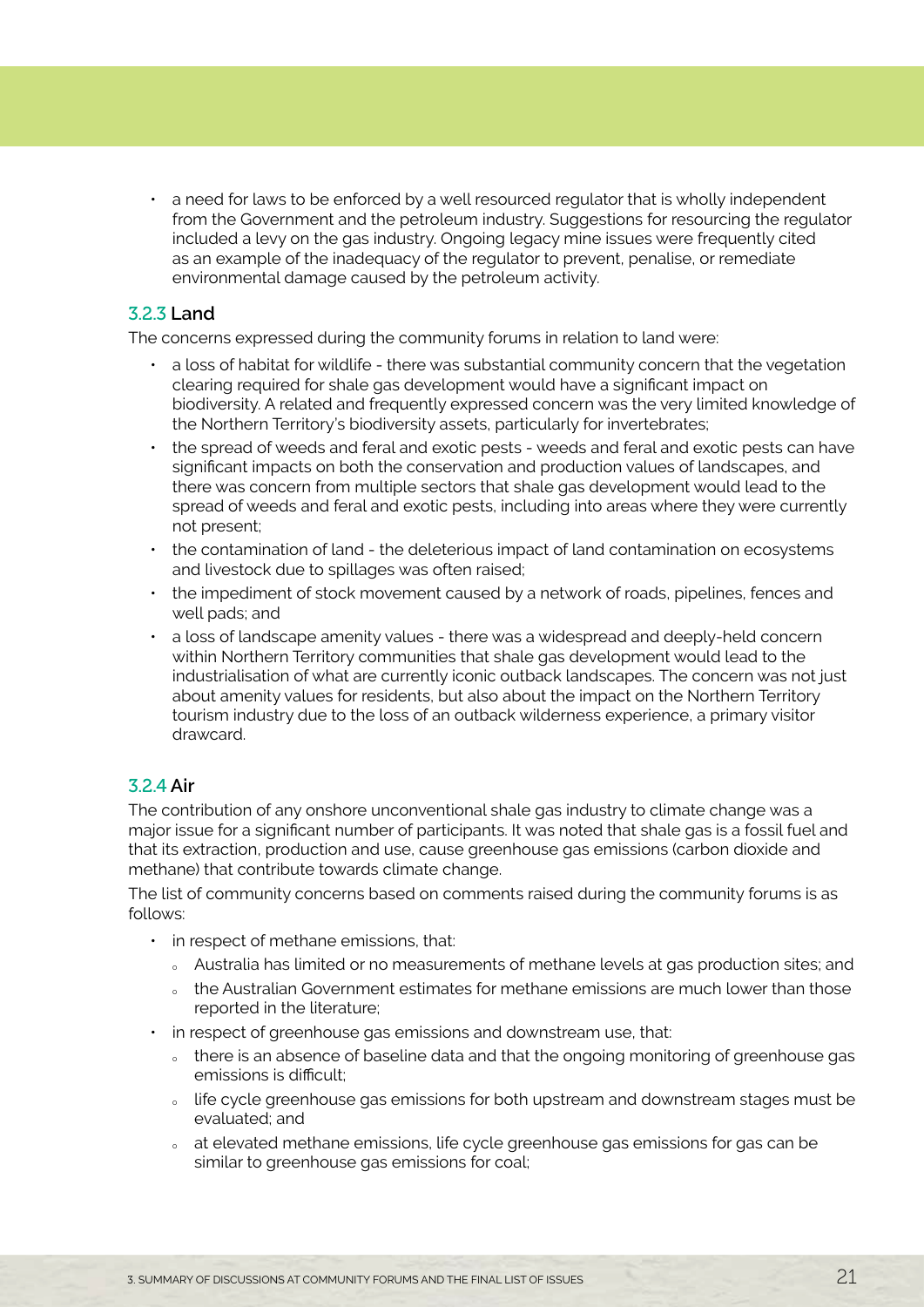- in respect of emission monitoring, that:
	- <sup>Ȉ</sup> there is a need for baseline measurements;
	- o there is a need for independent monitoring of emissions; and
	- outhere are good examples of greenhouse gas regulations that should be examined;
- in respect of global climate change, that:
	- <sup>Ȉ</sup> it is necessary to consider Australian greenhouse gas emissions; and
	- out it is necessary to consider implications of these greenhouse gas emissions for additional gas production and use.

Finally, whether shale gas was a 'cleaner' source of energy was questioned. Numerous participants stated that the Northern Territory should be focussing on developing renewable energy resources and not extracting additional fossil fuels.



Katherine community forum, March 2017.

#### 3.2.5 **Aboriginal people and their culture**

The potential impact of any onshore unconventional shale gas development on Aboriginal people and their culture was raised by traditional owners, members of Aboriginal communities, and by many non-Aboriginal people. Most were worried that any development would irreversibly disturb and damage country for future generations:

- there was a significant amount of concern about the detrimental effect that any onshore shale gas industry would have on songlines, sacred sites, and cultural landscapes. The Panel heard that the process of horizontal drilling was particularly troubling because sacred sites extend beneath the surface of the earth and the process of horizontal drilling in multiple directions underneath a sacred site could irrevocably damage that site. As one participant said, *"we need to protect the roots of the totem also"*;
- there was a widespread view among Aboriginal and non-Aboriginal people that most petroleum industries did not make a genuine effort to engage appropriately with, or to properly inform, traditional Aboriginal owners of the actual impact of that activity prior to seeking consent for the activity; and
- there was concern that traditional land use by Aboriginal people (camping, hunting, fishing and the collection of bush tucker) would be restricted.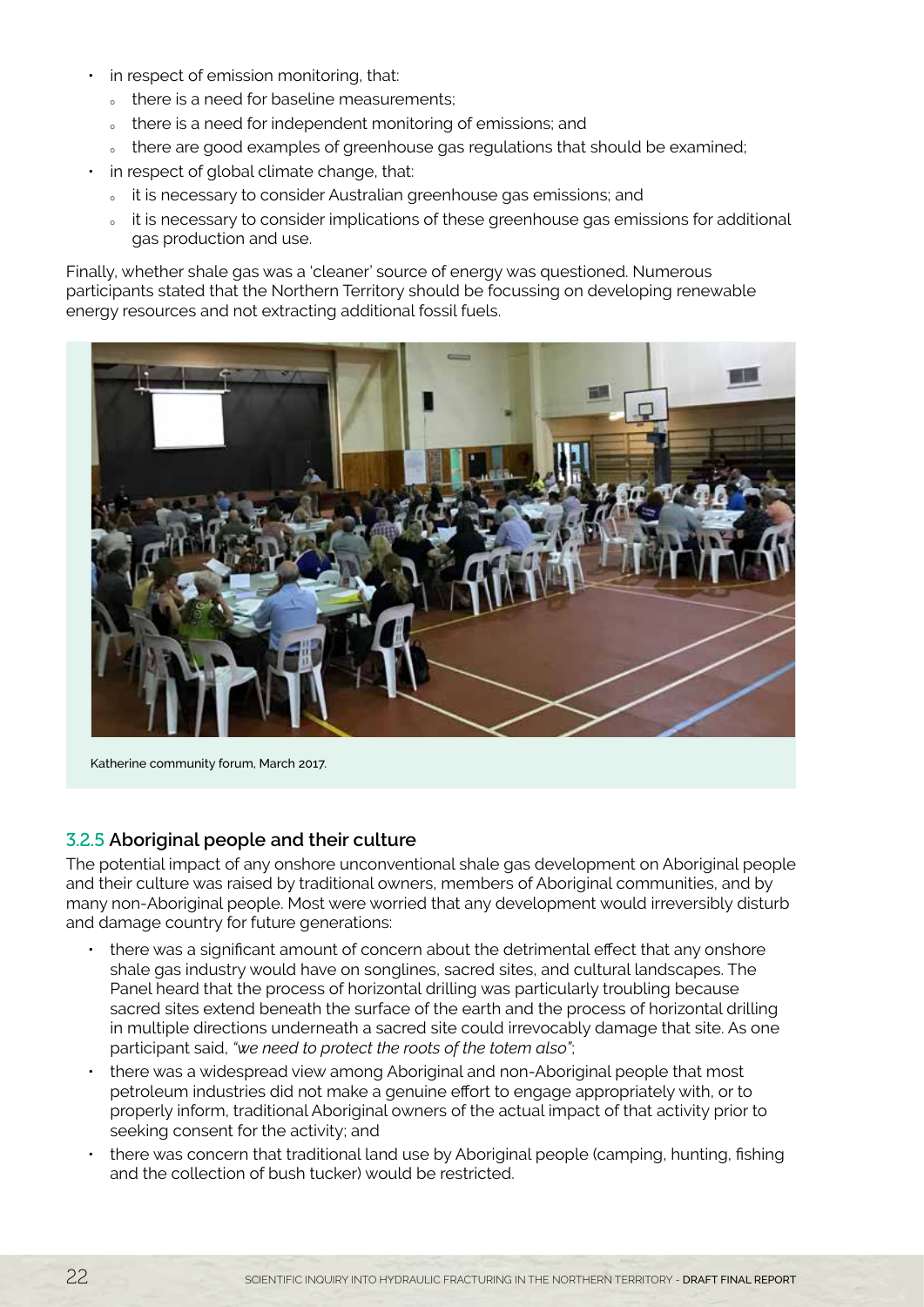# 3.2.6 **Social impacts**

The most frequently raised potential adverse social impacts that an onshore shale gas industry might have on local communities were that:

- a rapid increase in population associated with the development of any industry could lead to increased pressure on health services, schools, infrastructure and accommodation;
- the development of the industry could result in conflict within the community between those who were in favour of the industry and those who were opposed to it, and moreover, between those who stood to gain from the industry and those who would miss out;
- an influx of fly-in, fly-out (**FIFO**) workers could have a negative effect on the social fabric of the community, especially in circumstances where FIFO workers were employed in preference to locals; and
- a 'cash splash' could result in increased alcohol and drug abuse, and therefore, increased crime.

## 3.2.7 **Public health**

The eight key issues raised in community forums relating to public health impacts associated with unconventional gas extraction can be summarised as:

- the contamination of water used for domestic consumption and stock watering by chemicals used in hydraulic fracturing fluids, or in 'flowback' and 'produced water' (see Chapter 5) that is recovered from wells after hydraulic fracturing has occurred and during the extraction phase of the gas deposits;
- the release of fugitive emissions, including volatile organic compounds and airborne dusts from onshore shale gas extraction activities, that could have an impact on respiratory and related health effects;
- the air contamination caused by dust generated by increased land clearing, earthworks, and traffic, particularly if that dust has been contaminated by chemical spillage or wastewater;
- the potential additional impacts on climate change resulting from fugitive methane emissions and from the more generalised use of shale gas as a source of energy generation and other industrial activities;
- an increased risk of spills of chemicals along transport routes as a result of the greatly increased number of transport movements;
- an increased risk of road trauma associated with the construction of wellheads, the transport of chemicals and other materials to well sites, and the construction activities associated with pipeline development;
- the impacts on mental health and wellbeing associated with changes in the social structure of communities, including the stress relating to a 'boom and bust' economic climate and the transient nature of workforce development (that is, FIFO work practices); and
- the impacts on mental health and wellbeing caused by the industrialisation of the landscape that would diminish the amenity of the land.

## 3.2.8 **Land access**

Access to land for the purposes of exploration and extraction of shale gas was a significant issue, particularly for Aboriginal people and pastoralists. The concerns raised included that:

- pastoral lessees and Native Title holders did not have a right to refuse access to their property for petroleum activities, which was a matter of considerable anxiety;
- while it was noted that traditional Aboriginal owners of land subject to the *Aboriginal Land Rights (Northern Territory) Act 1976* (Cth) (**Land Rights Act**) have the ability to refuse access to their land at the exploration stage, there was no cognate right of veto at the production stage;
- there was a power imbalance between traditional Aboriginal owners and landholders, on the one hand, and the petroleum industry, on the other, particularly when it came to negotiating land access arrangements; and
- there should be restrictions on access to areas of particular environmental, cultural, or agricultural significance ('no go zones').